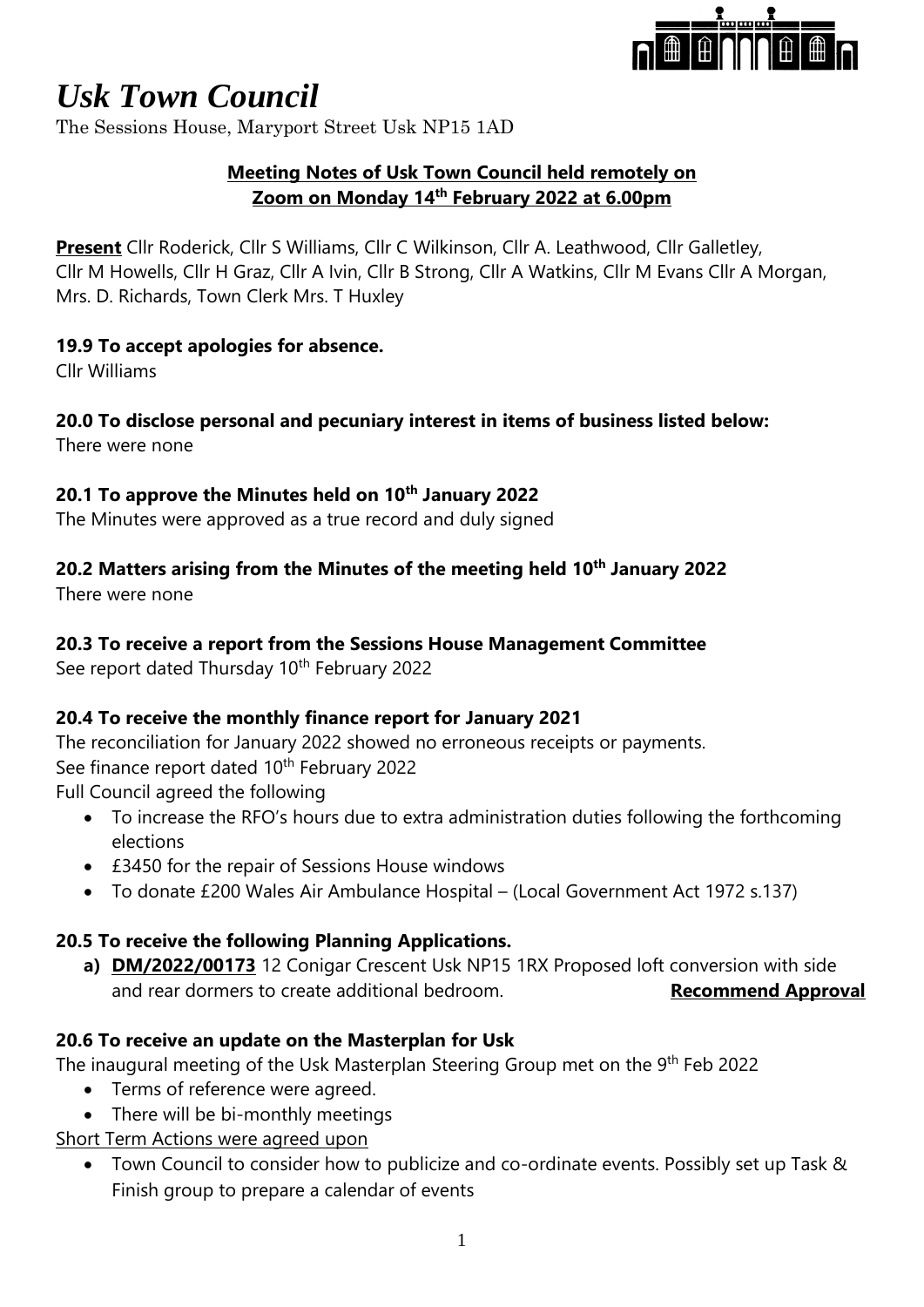

The Sessions House, Maryport Street Usk NP15 1AD

- To investigate reinstalling a permanent loop counter at the site on the end of Bridge Street which would provide continuous traffic data.
- MCC to prepare proposal regarding Town Council part funding a Civil Enforcement Officer
- A separate meeting to be arranged to discuss how best to engage with businesses.
- MCC to consider how to fund Bridge Street design stage. Area to be covered from Gwehelog junction through to The Island, Rugby Club and up Abergavenny Road to edge of town
- Town Council to consider setting up a meeting with regular bus users to inform future discussions.
- A new short-term action to improve pedestrian safety in and from Woodside was agreed.
- To enquire as to whether double yellow lines could be considered on the entrance/exiting of the Memorial Hall

#### Medium & Long-Term Actions

There was limited discussion on the medium term and long-term action, these will be reviewed. Next meeting will be after the elections. Wednesday 25<sup>th</sup> May 10.30am

#### **20.7 To receive an update on the Digital Information Board**

Cllr Williams will conduct a training session on 17<sup>th</sup> Feb at 7pm

#### **20.8 To receive an update on the proposed markets on the site of the former Usk Household Recycling Centre (UHRC)**

Plans for the proposed markets are progressing

- The site has been cleared.
- All necessary documentation is being dealt with

#### **a) To discuss the 'Licence to Occupy' from MCC relating to the former (UHRC)**

UTC needs to clarify a few issues in the Licence

#### **20.9 To receive a report from the Events Committee**

• The Casino Night has been re-scheduled for  $7<sup>th</sup>$  May 2022

#### **21.9 To receive an update on the planned Platinum Jubilee celebrations**

The lottery funding application has been successful The Events Committee are meeting regularly and plans for the event are progressing

#### **22.0 To discuss a Memorial for The Platinum Jubilee.**

Suggestions were discussed.

It was agreed to make enquiries about an Armillary sphere

#### **22.1 To discuss the Christmas Reindeer Parade 2022**

Following discussion, it was resolved in principle to go ahead with the Reindeer Parade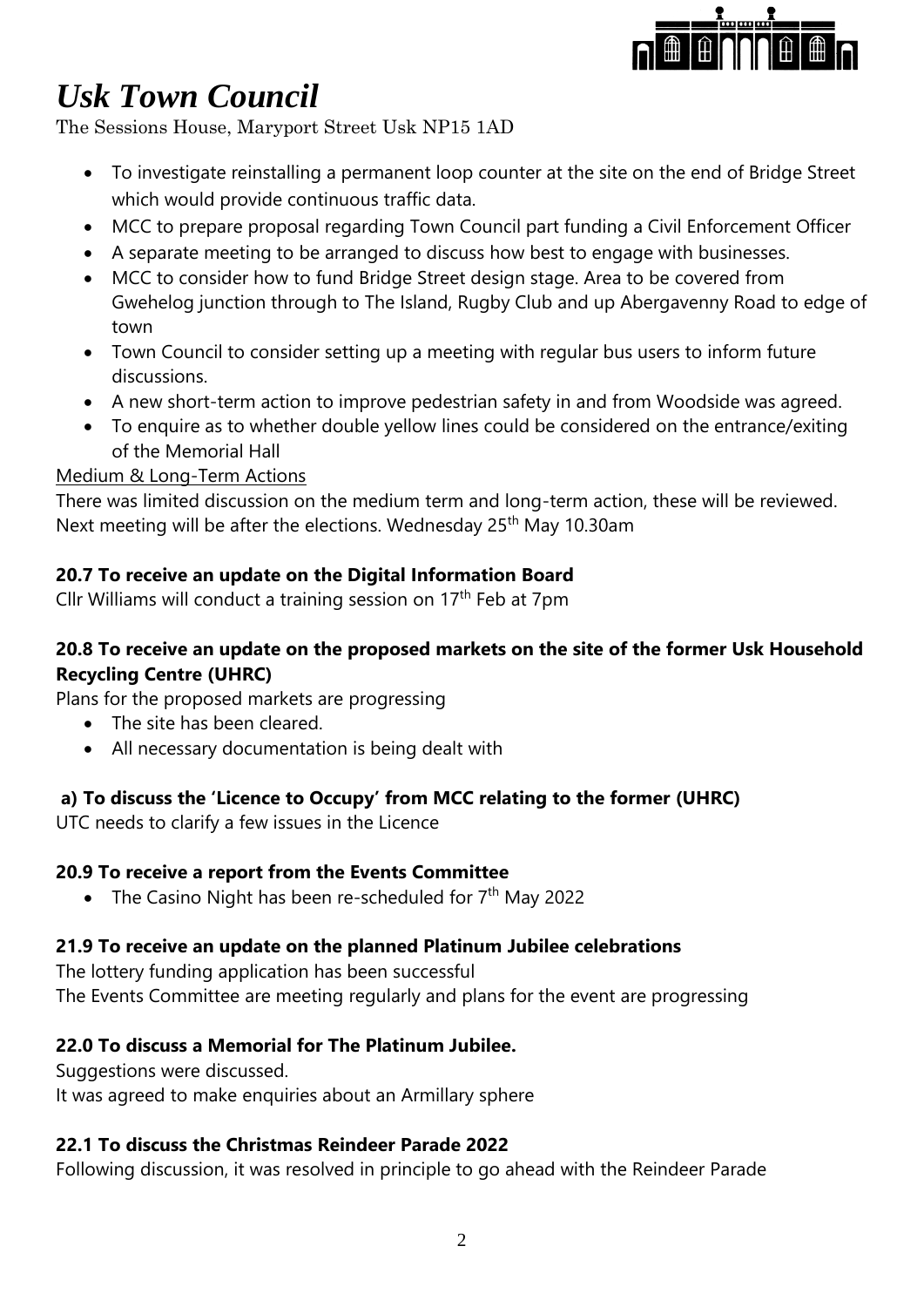

The Sessions House, Maryport Street Usk NP15 1AD

#### **22.2 To receive an update from NRW Discharge of Sewage into the River Usk**

Clerk to contact NRW to enquire as to what work has been carried out at the pumping station in Mill Street Close and ask why sewage is still being pumped into the River Usk

#### **a) To discuss forming an independent group to help Angela Jones with the campaign to hold Welsh Water account for pollution in the River Usk.**

Cllrs Howells, Ivin and Evans will look to form an action group with Angela Jones to help campaign against the pollution of the River Usk

#### **22.3 To discuss renewal of membership to the Forest of Dean & Wye Valley Tourism Partnership**

It was agreed to renew membership with Forest of Dean & Wye Valley Tourism

#### **22.4 To receive an update on Community Speed watch**

All the applicants have been vetted. It is hoped the scheme will be up & running soon.

#### **22.5 To receive an update on the Memorial Hall car park**

Work is scheduled to start on 21st March 2022 for 6 weeks

### **22.6 To receive an update on Monmouthshire Councils Review of Parking in Usk**

No update

#### **22.7 To inform members the proposed provision & amendments to traffic orders in relation to the following areas have been issued**

- Mill St/ Mill St Close- double yellow lines on the junction/entrance
- Maryport St/Clos Croeso double yellow lines on the junction/entrance
- Castle Parade outside the fish & Chip Shop -single yellow line

#### **22.8 To discuss the poor condition of Chepstow Road, Usk.**

This has been reported this to MCC

*By virtue of The Public Bodies (Admission to Meetings) Act 1960, the press and public are excluded from discussions on the items listed on the basis that disclosure thereof would be prejudicial to the public interest by reason of the confidential nature of the business to be transacted.*

Council went into committee to discuss item 22.9 & 23.0 **22.9 To receive an update on the Priory Gatehouse**

#### **23.0 To receive nominations for an Usk Community Award**

Following discussion Council came out of Committee and returned to the main meeting.

#### **23.0 Correspondence –** There was none